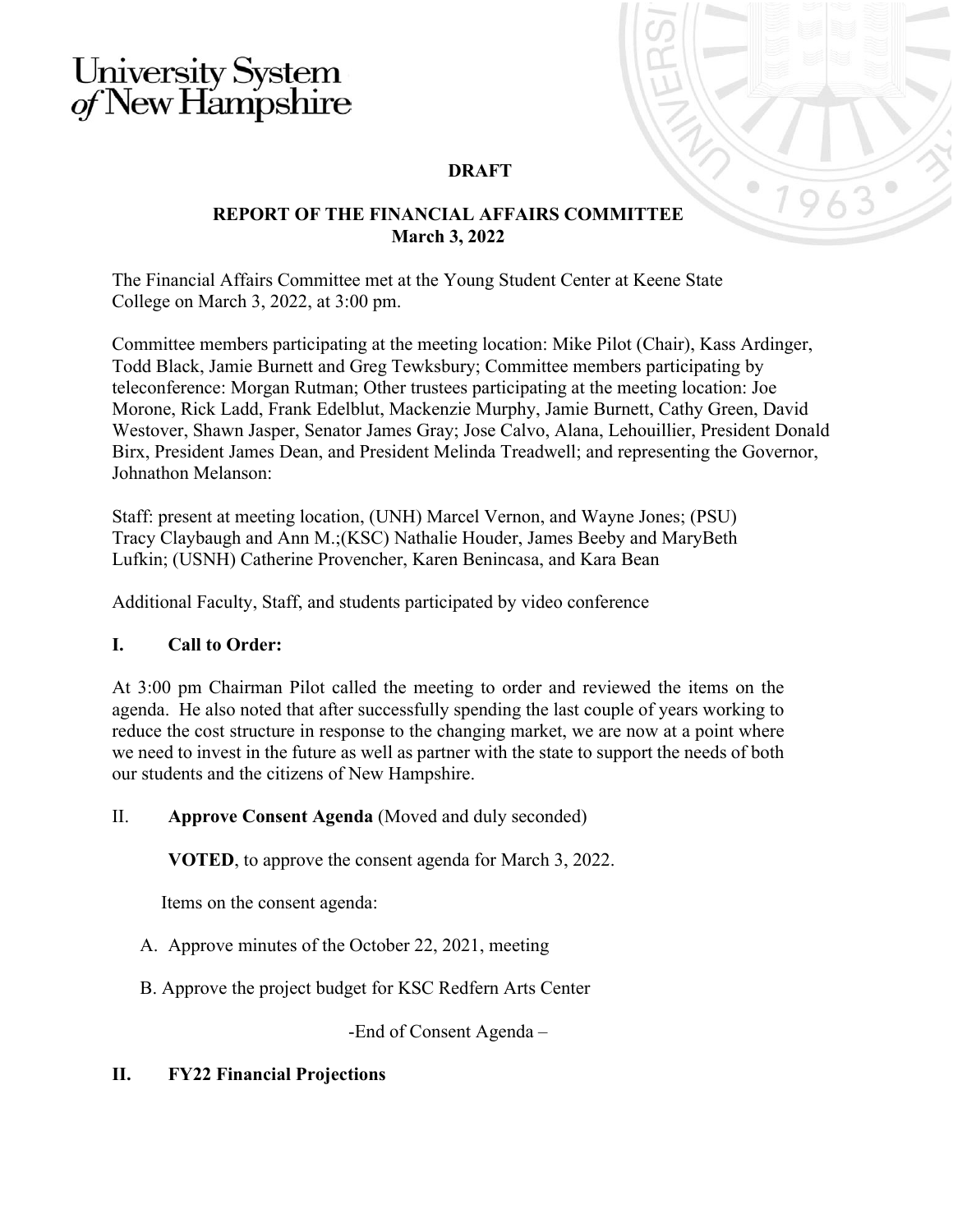#### A. FY22 P1 Financial Update

Vice Chancellor Provencher described the purpose of the projections and said they show good news for ending the fiscal year in a good cash position. She shared highlights saying that net tuition and fees is in alignment with budget and noted that gross tuition has dropped, and financial aid increased. She said that revenue from grants and contracts is higher than budgeted due to State GOFERR funds, FEMA COVID recovery grants and increased grant activity at UNH. She noted that employee compensation has reduced primarily as a result of the CERP.

Vice Chancellor Provencher said the FY22 P1 External Operating Margin including one-time impacts is better than the FY22 budget by \$46.4M, and a 1% recurring operating margin (excluding one-time impacts) is projected. She reviewed the reasons for the increase in External Operating Margin which included \$39 million in one-time grant recoveries which are net of onetime expenses, \$6M increase in sales of auxiliary services driven by housing and dining at UNH and \$3M lower in employee compensation driven primarily by significant position vacancies at PSU partially offset by increases primarily at UNH.

Vice Chancellor Provencher reviewed the campus projections relative to budget and said that at the System Office there was a \$1.8M decrease due in large part to the \$1.5M reduction in Short Term Investment earnings projected. She said that projected FY22 systemwide recurring operating margin, excluding grants, is \$7.6M higher than budget.

The Committee reviewed financial aid trends by campus which show a continued increase in financial aid which will impact future revenues. Trustee Rutman requested information on the breakdown of public and private aid. The need to monitor and understand position vacancies was noted as well as the need to understand grant activity and direct vs. indirect costs. Provost Jones suggested a presentation by Dr. Marian McCord on research activity be included in the Board's agenda when they are at UNH. A request was made to include the impact grant activity has on the larger State, in addition to the impact on USNH, in both programs and dollars.

Vice Chancellor Provencher reviewed the increase in the one-time benefits which are expected to be realized in FY22 which will significantly recover the losses incurred in FY21. This includes in the increased federal/state recoveries and additionally includes approximately \$4 million of a temporary expense reduction anticipated at PSU as a result of an unusually high number of vacant positions primarily in the staff areas such as facilities. PSU has had challenges hiring employees in the current market.

Vice Chancellor Provencher reviewed the FY22 updated 'recurring' projections, excluding grants, in total and by campus. Excluding grants, revenues are up \$3 million, and expenses are down by \$4 million for an overall favorable variance of \$7 million anticipated for FY22. She also mentioned the FY22 variances versus FY21 actuals of \$10 million which is primarily the result of expense reductions.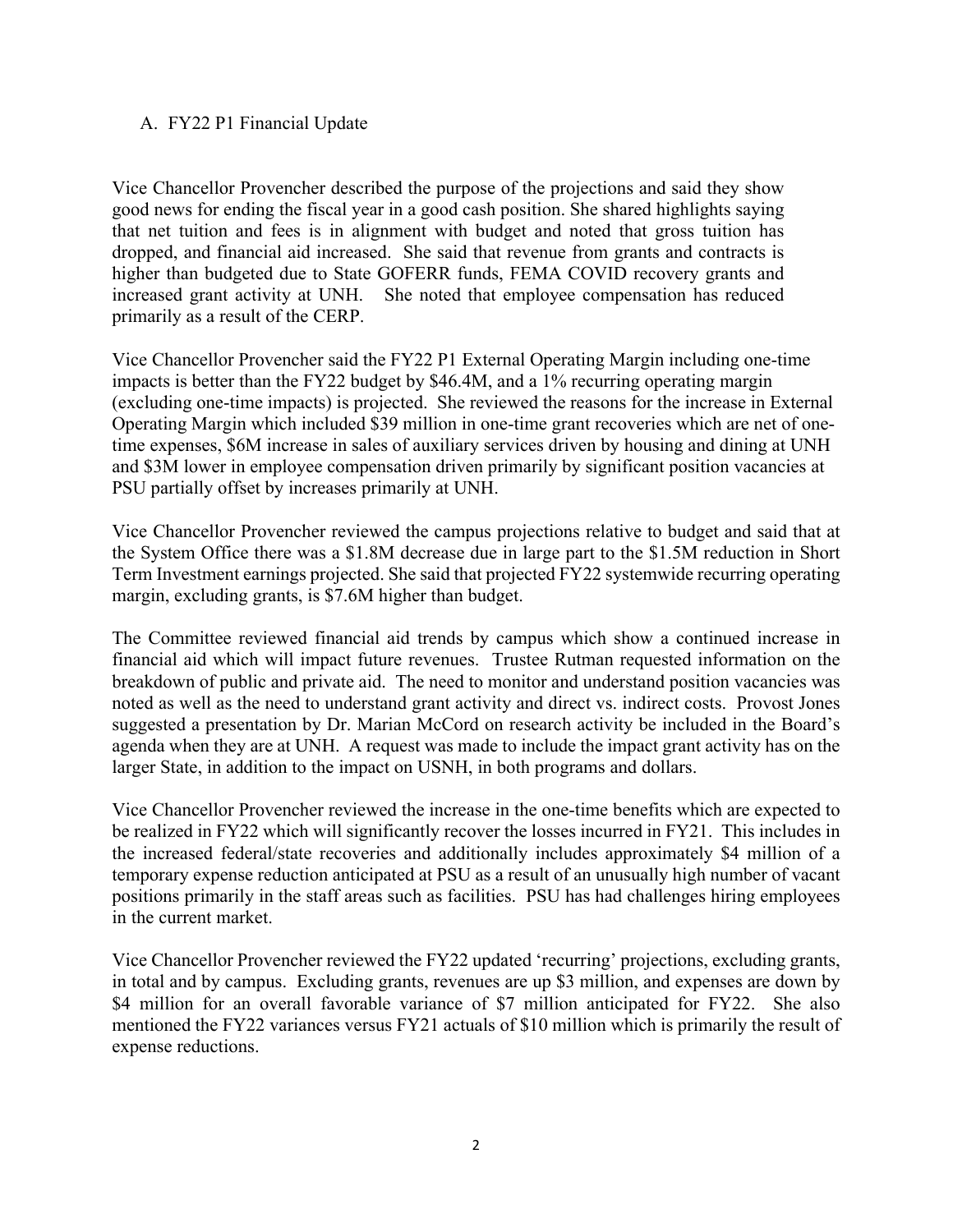Vice Chancellor Provencher reviewed high level projected cash flow and projected cash flow for FY22 noting significant improvement projected based on newly anticipated COVID-related cost recoveries, improved operations, and the inflow of the \$50 million from prior Board action to transfer funds from the endowment fund. She described the FEMA eligibility changes for Safe Opening expenses that provided an opportunity to substitute expenses previously funded by GOFERR with other COVID related expenses.

# **III. Update on ongoing System-wide Restructuring Initiatives**

Vice Chancellor Provencher said restructuring initiatives are working and reducing costs and revenues are higher than anticipated post-COVID. She said that if FEMA/GOFERR recoveries projected are realized, from a cash perspective, USNH has recovered the majority of the COVID related impacts. She noted that the capital budget is anticipated to be within budget for FY22 and major projects are still on schedule.

Chairman Pilot congratulated management on the remarkable results that were accomplished in the middle of a pandemic. He indicated that the changes to the organization have been hard but were necessary and have put USNH in a good position to move forward. He said the FTE adds in the future may erode cost savings if not managed and actively monitored and asked each CFO to describe how they are monitoring and the process they use on their campus to fill open positions. Each campus described their process and number of vacancies and President Dean offered some words of caution indicating that while all the presidents understood that the viability of our institutions was on the line, the changes and cuts in personnel have been very difficult and have had real costs associated with them including a negative impact on morale, concerns about service impacts to students and other employees, and increased stress on employees. Information on the breakout of academic support positions and other positions was requested if available. It was noted that academic shared services should continue to be explored and a suggestion was made to investigate partnering with CCSNH in certain areas like facilities.

# **IV. Approve State Capital Appropriation Request**

**VOTED**, on recommendation of the Investment and Capital Planning Committee, that the six-year capital projects plan for FY24-FY29 as described in the attached document be approved AND FURTHER, that the Chief Administrative Officer is authorized prepare the final document for submission to the State on April 5, 2022.

{The Committee voted unanimously in favor of this motion}

Vice Chancellor Provencher said the Investment and Capital Planning Committee, on recommendation of the Administrative Board, approved the currently approved request of \$17 million for the FY24-25 biennium, a \$20 million request for FY26-FY27 a \$25 million request for the FY28-29 biennium as part of the required submission to the Governor of a 6-year capital plan. USNH is seeking to retain the previously approved \$17 million in state appropriation for FY24-25 authorized in 2019. She said that if approved by the FAC, the request will be considered by the BOT and submitted to the State by April 5, 2022. Details on the projects and the narrative of the request are included in the Appendix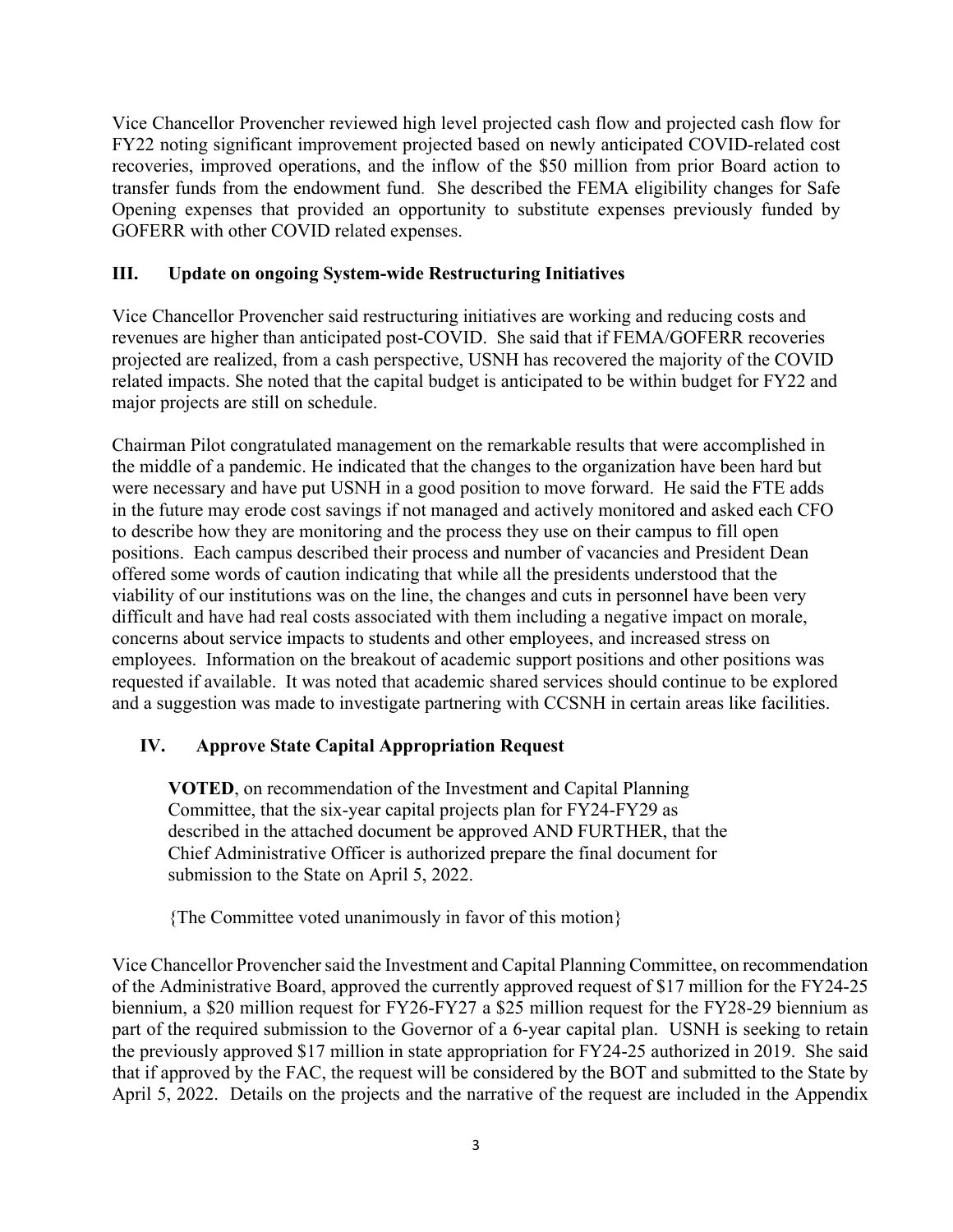and the amounts included for FY26-FY29 are estimates and subject to change in future budget requests.

# **V. Report on Enterprise Risk Management Monitoring in the Financial Area**

Vice Chancellor Provencher described the enterprise risk management process explaining that the detailed discussion of techniques to monitor and mitigate risks are presented to the Administrative Board each month. She said that the Financial Affairs Committee had been assigned two areas to monitor for enterprise risk management – financial health and talent management. She reported that there are effective mitigation strategies for both risks. In response to a question on cyber security, she indicated that Bill Poirier, UNH CIO has met with the Administrative Board to discuss. President Dean said that cyber security is a priority for the system and significant improvements have been made in the last couple of years.

# **VI. Initial Discussion of Campus Strategic Investment Requests**

Chairman Pilot began the discussion of strategic investments by providing background and sharing his enthusiasm for the opportunity to think strategically after two years of cost cutting, a pandemic and difficult restructuring work. He said he hopes the process will result in a plan to share with the State that will strengthen our relationship by demonstrating how USNH can produce positive outcomes for its citizenry. His expectation is that after today's initial discussion, campuses will return with more detailed proposals in April, receive feedback from the Committee and work through the Administrative Board on a system-wide proposal. Each campus President shared their current thinking on what is needed in the way of strategic investments for their respective campuses. Components of their plans are below:

President Birx shared a slide deck that outlined their plan which included updating residence halls to create a sense of place and improve recruiting and retention. Improvements would be made to freshman dormitories and junior/senior living arrangements. Also included would be academic and athletic facilities that house important programs including Hyde Hall, the East wing of the PE Center and Highland Hall. President Birx outlines programs that PSU would like to institute including Robotics, Game Design, Tourism and Hospitality, Mental Health and professional development for faculty and staff. A vision of the North Woods Apartment Complex was shared as well as cost estimates and funding sources for the other items on the plan.

President Treadwell said it is important to make a recommendation for investments as a system, not only as individual campuses. She said mission differentiation is important and that Keene State College has goals of holding and growing their in-state student market share and recapturing out-ofstate enrollment in areas where KSC was successful in the past. She said KSC has spent several years right-sizing and is now looking to invest in program stabilization and growth with specific investments including investments in capital assets. She noted Elliot Hall and renovations to existing residence halls. President Treadwell also mentioned the disinvestment of plant assets not part of core mission as part of the plan.

President Dean said that at UNH investments will be proposed that will grow revenue that is consistent with mission and strategic priorities. A new position dedicated to marketing and growing